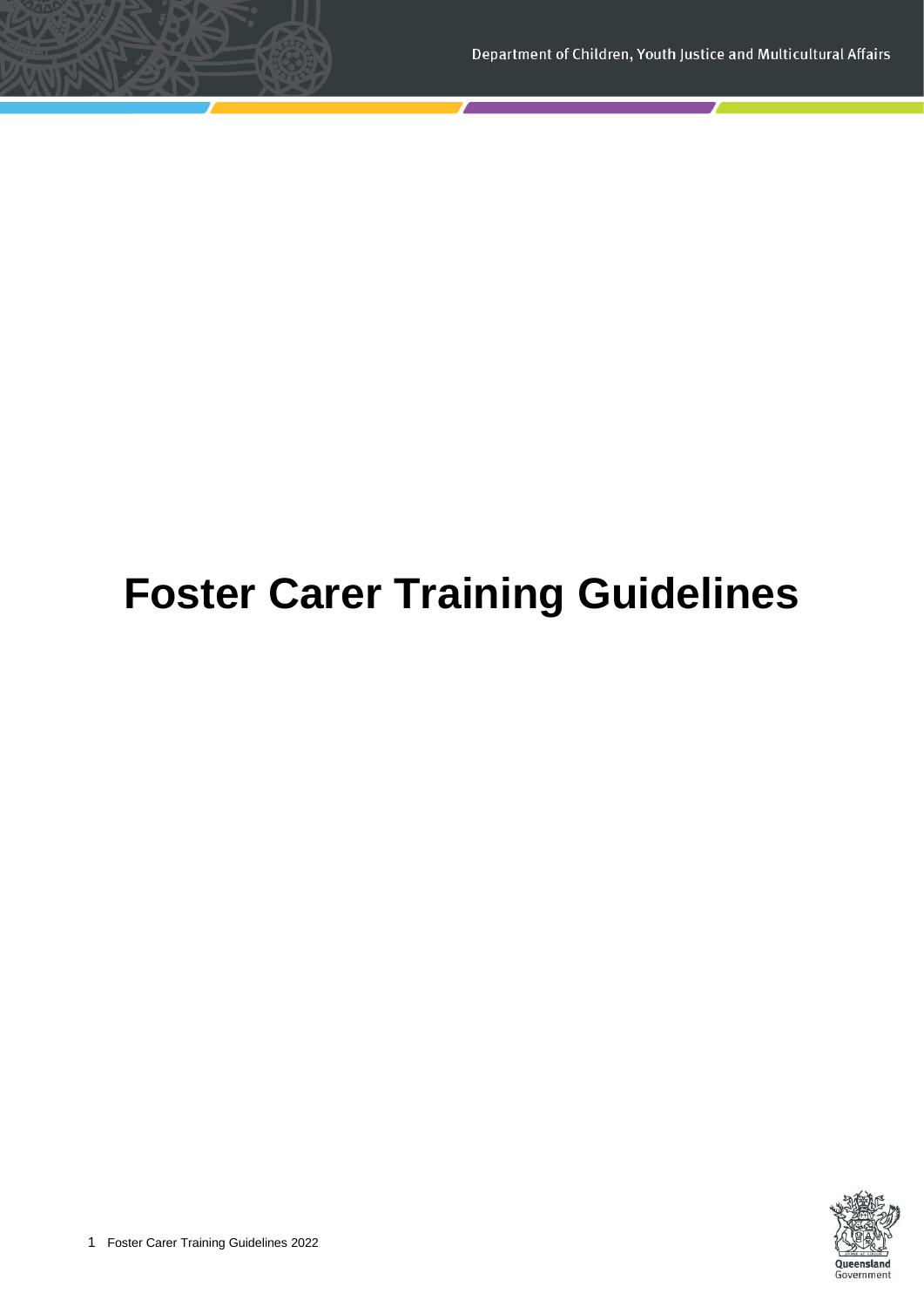# Contents

| 1. |     |  |
|----|-----|--|
| 2. |     |  |
| 3. |     |  |
| 4. |     |  |
|    |     |  |
|    |     |  |
|    |     |  |
|    |     |  |
| 5. |     |  |
|    |     |  |
|    |     |  |
|    |     |  |
|    |     |  |
|    |     |  |
|    | 5.6 |  |
|    |     |  |
|    |     |  |
|    |     |  |
|    |     |  |
|    |     |  |
|    |     |  |
|    |     |  |
|    |     |  |

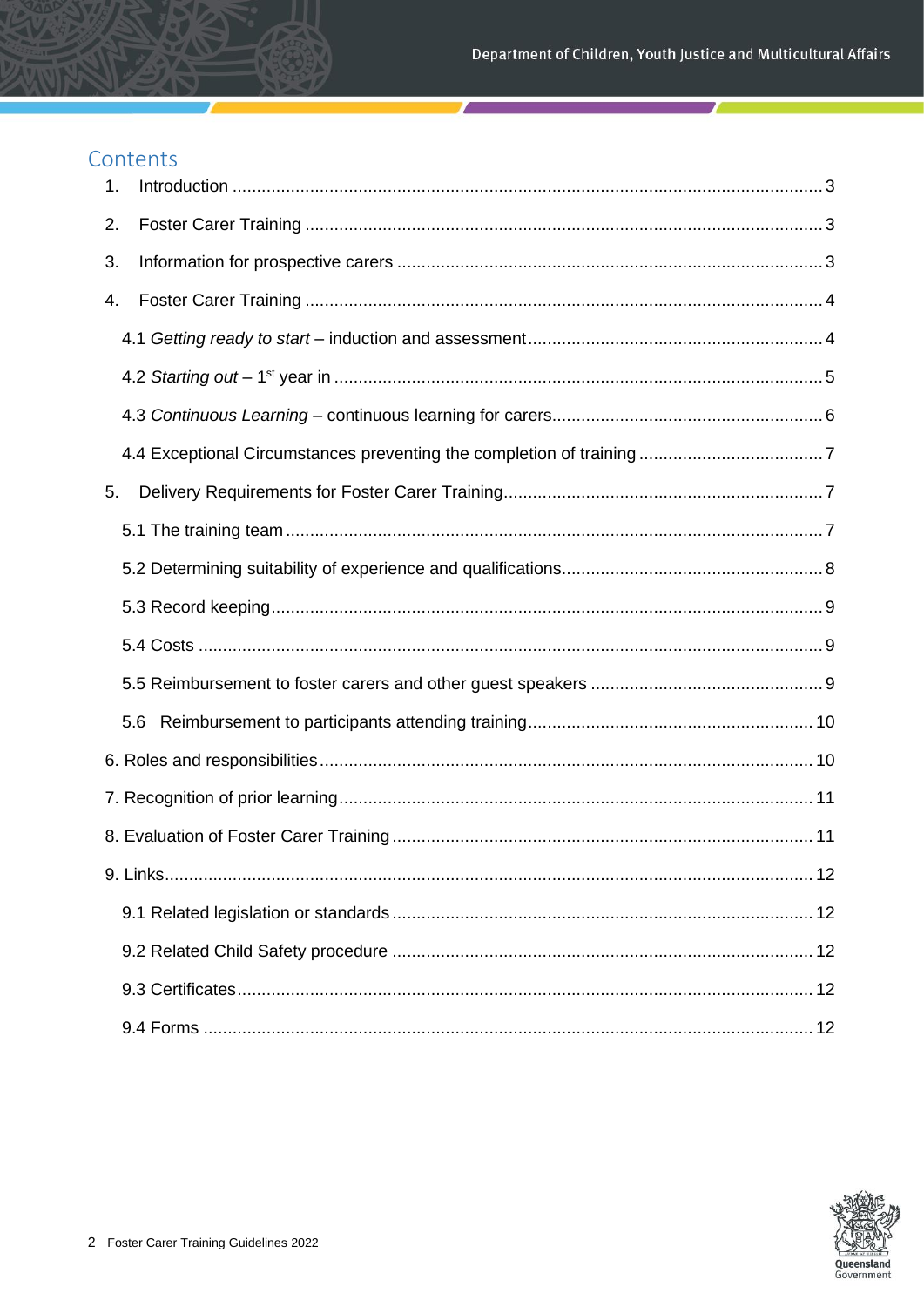# <span id="page-2-0"></span>**1. Introduction**

The purpose of the Foster Carer Training Guidelines is to support a consistent approach to training, including mandatory training, for foster carers. It outlines the requirements for foster and kinship care agencies in delivering foster carer training to ensure potential and current foster carers receive a consistent standard of training.

Foster carer training is important to equip potential and current foster carers with the necessary skills and knowledge required to undertake their critical caring role. The training will enable carers to understand their role and responsibilities as a carer, including allowing them to make an informed choice to become carers. It will also assist carers to meet the legislative statement of standards and policy and procedural requirements when caring for children and young people placed in their care.

It should be noted that people considering becoming, or currently providing care as approved kinship carers can also access the training available to foster carers. However, foster and kinship care agencies will work with kinship carers to identify their specific learning, development and support needs and adapt the training accordingly in recognition of the unique challenges faced by kinship carers. In addition to carer training the Family Caring [for Family information](https://www.qld.gov.au/__data/assets/pdf_file/0025/156355/family-caring-for-family-info-for-kinship-carers.pdf) guide is also available to support kinship carers.

# <span id="page-2-1"></span>**2. Foster Carer Training**

The Department of Children, Youth Justice and Multicultural Affairs (Child Safety) is committed to providing foster carer training that aligns to the critical phases of a carer's development that will guide and support carers to continue to learn and develop over time in their caring role.

These development phases include:

- *Getting ready to start* to support induction and assessment. A mandatory requirement to be completed prior to a foster carer's initial approval
- **Starting out** to be undertaken during a carer's first year as an approved foster carer. A mandatory requirement to be completed prior to a carers first renewal. These modules include the Hope and Healing trauma informed training and Water Safety Training.
- *Continuous learning –* learning and development opportunities for all carers to access at any stage to support their individual needs.

Wherever possible, resources for foster carer training will be designed to enable flexible and timely delivery, including the use of technology to connect with carers online as well as training in small groups, self-paced learning and one-to-one delivery.

Training content and resources under each phase are published on the Child Safety website at: <https://www.cyjma.qld.gov.au/foster-kinship-care/training/foster-carer-training>

# <span id="page-2-2"></span>**3. Information for prospective carers**

Prospective carers must be given adequate information about foster care, and have the opportunity to ask questions, prior to making a decision to undertake foster carer training. Information sessions

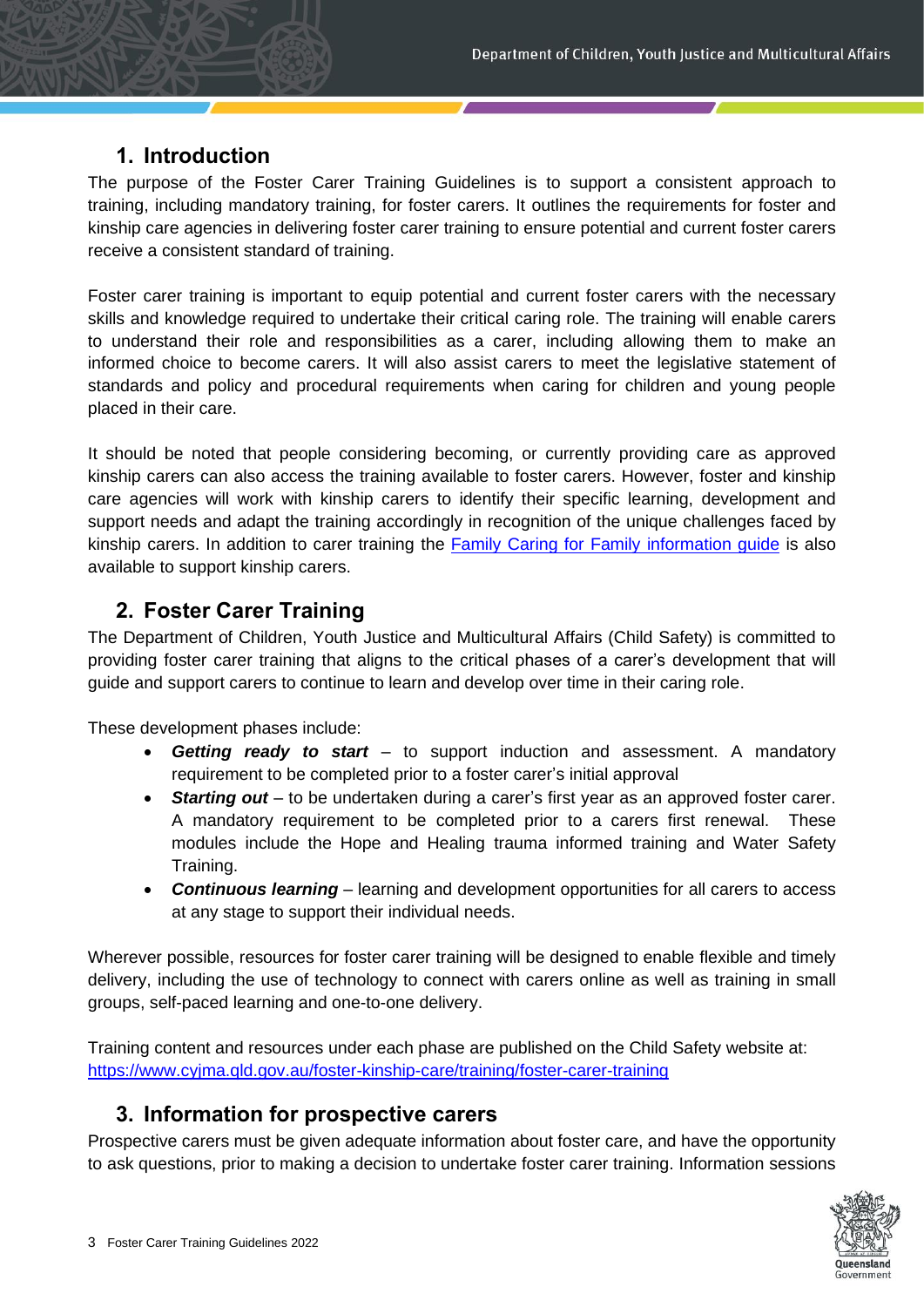for members of the community who enquire about becoming a foster carer are optional. However, these sessions may be a time efficient and effective way to provide information about the roles and responsibilities of a foster carer to assist in decision-making about whether to proceed to training.

A preliminary indication of the commitment of an applicant should be made prior to inviting them to undertake a mandatory training component. While this may occur during a phone interview with the potential applicant it is recommended that a home visit take place. During the visit the potential applicant will have the opportunity to seek further information and participate in a discussion about the key requirements, roles, and responsibilities of foster carers, including mandatory assessment requirements such as household safety studies, referee, medical and personal history checks in addition to Blue Card requirements. It is also recommended that a preliminary assessment be undertaken to determine if the applicant will require additional support to complete the training including providing oral responses to assessments. It is important that this be handled sensitively to allow an applicant to make realistic choices in a positive way. Research indicates that careful attention to this part of the process will assist greater retention in training and longevity as a foster carer.

# <span id="page-3-0"></span>**4. Foster Carer Training**

## <span id="page-3-1"></span>**4.1** *Getting ready to start* **– induction and assessment**

*Getting ready to start* training focuses on supporting the induction and assessment of perspective foster carers prior to their initial approval. It is recommended that all participants undertaking *Getting ready to start* modules do so in face-to-face group sessions. Face-to-face group sessions provide perspective foster carers with the ability to interact with their carer peers to challenge, be culturally responsive, develop relationships and apply learnings through interactive discussions. This communication and interaction provide excellent context for trainers to identify and respond to any challenging scenarios, understandings, or ideas that new carers may support or struggle within their caring role.

After the completion of the *Getting ready to start* training modules each participant's level of competency in the learning outcomes must be assessed, based on a review of their responses to the assessment and participation in the group session activities, if relevant. Assessment must be completed individually by participants, even where people who reside together intend to make an application to hold a joint approval as foster carers. Where possible, trainers can assist participants to complete written responses to the assessments, recognising that different learning styles and preferences need to be considered. For example, participants may choose to provide oral responses to the assessments. This can be done via electronic communication or in an interview with a staff member from the foster and kinship care agency, who then records the response. Responses must reflect an understanding of the key concepts of each module. Occasionally, exceptional circumstances may exist for a perspective foster carer and any alternative arrangements for delivery and assessment should be flexible and appropriate to the carers needs.

Where applicable, the training team may meet as a panel to complete the assessment. An overall outcome of competent/not competent must be recorded for each participant on the Foster Carer Training - *Getting ready to start* Record of Attendance and Competency Outcome (form), which is retained on the participant's file.

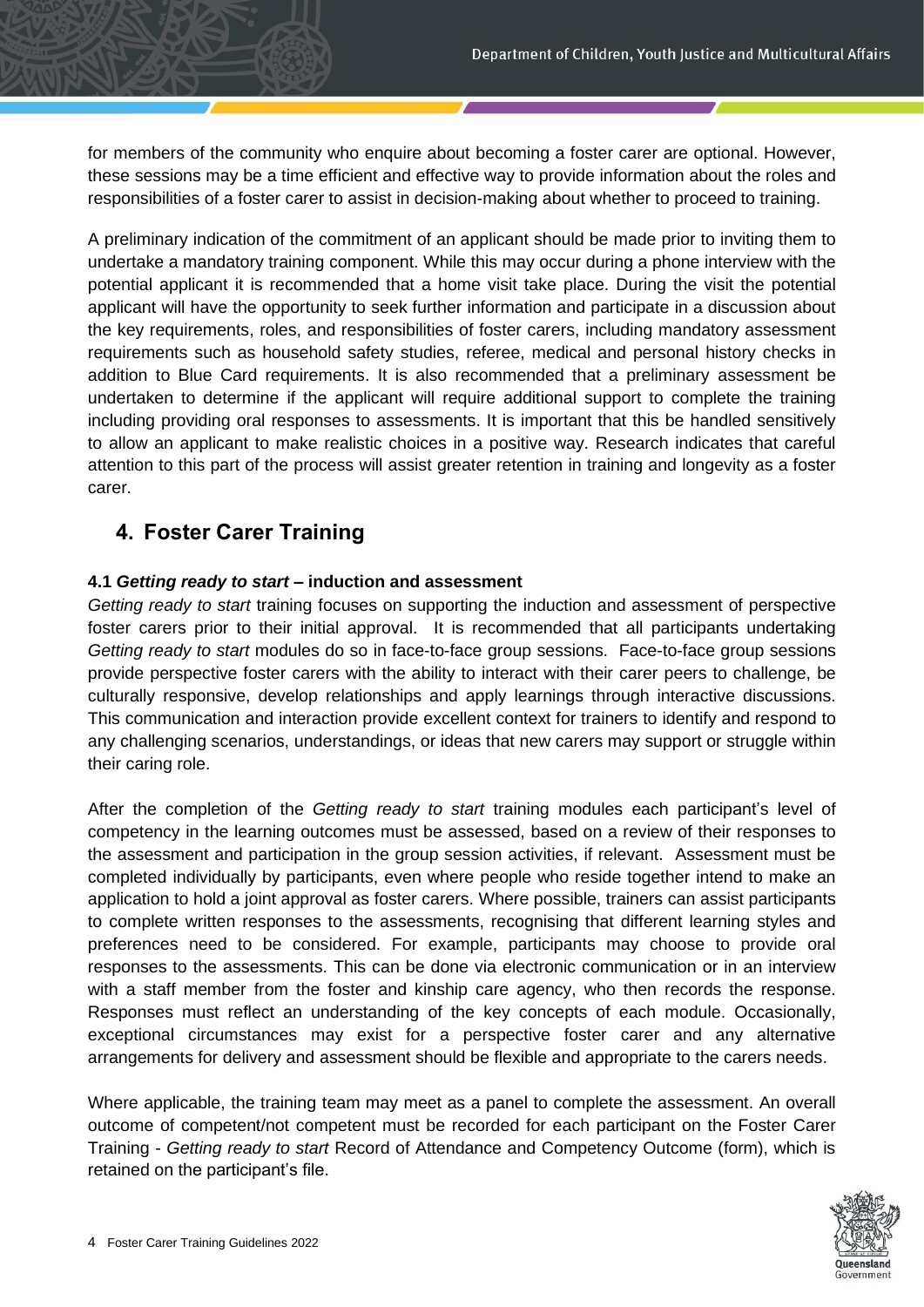When competency is achieved in each of the *Getting ready to start* training modules participants will receive the Statement of Achievement in Foster Carer Training - *Getting ready to start* Certificate signed by the individual who completed the assessment of competencies. Foster carer applicants must achieve competency in the learning outcomes of the Foster Carer Training - *Getting ready to start* as a prerequisite for initial approval as a foster carer.

Templates of forms, assessment answer sheets and the Statement of Achievement in Foster Carer Training - *Getting ready to start* Certificate are available on request from local child safety placement services unit. The foster and kinship care agencies will provide a copy of the signed Statement of achievement to the local child safety placement services unit for their information and record.

## <span id="page-4-0"></span>**4.2** *Starting out* **– 1 st year in**

Foster Carer Training - *Starting out* modules are to be undertaken during a carer's first year of care. They are a mandatory requirement to be completed prior to a carers first renewal. These modules, which include the Hope and Healing trauma informed care training, are provided to support a carer undertake their role effectively.

Following initial approval as a foster carer, the foster and kinship care agency will ensure that each foster carer has an individualised development and support plan, recorded as part of their Foster Carer Agreement. For kinship carers, the foster and kinship care agencies will work with Child Safety to ensure any learning, development and support needs are recorded in the Placement Agreement.

In conjunction with planned support, it is the responsibility of the foster and kinship care agency that the foster carer successfully completes the *Starting out* training modules within 12 months of initial approval as a foster carer.

Where possible, foster carers should be assisted to complete any written responses to the assessment. However, oral responses can be provided and recorded in an interview.

Once each module is completed participants will receive the Statement of Achievement in Foster Carer Training - *Starting out* certificate. To demonstrate completion of the mandatory training the foster and kinship care agencies will provide a copy of the signed Statement of achievement in Foster Carer Training - *Starting out* certificate to the local child safety placement services unit for their information and record.

Templates of forms, assessment answer sheets and the Statement of Achievement in Foster Carer Training – *Starting out* are available on request from local child safety placement services unit.

Each foster carer may also complete a Learning Journal to demonstrate practical application of knowledge and skills gained from the modules and through their experience of providing care to a child or young person placed with them. Learning Journals are discretionary and may be used by carers who prefer a reflective style of learning. Learning Journals may be completed jointly by the foster carer and their support worker from foster and kinship care agency, where applicable.

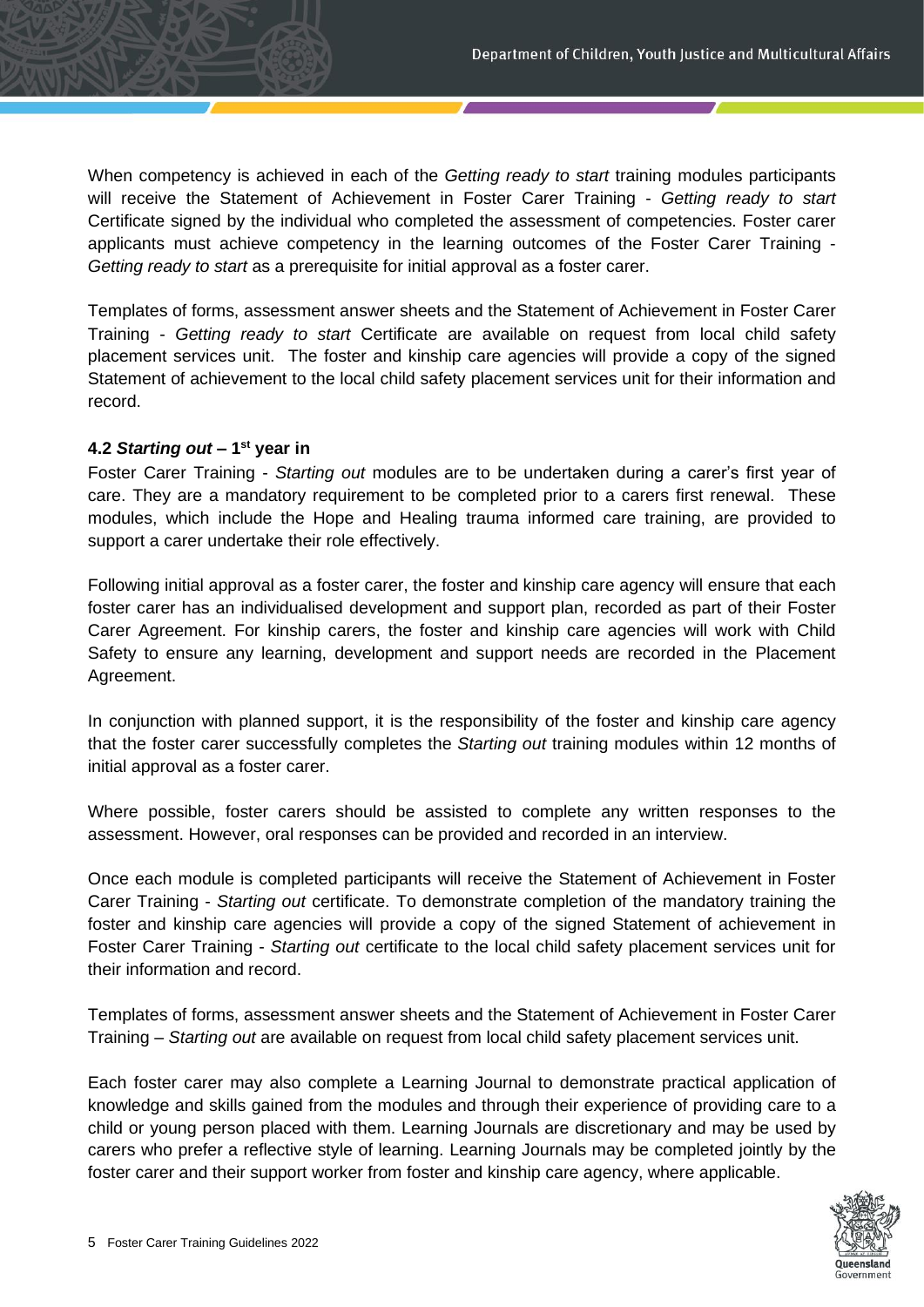Completion of Foster Carer Training - *Starting out* is a prerequisite for the renewal of approval of the carers certificate at the end of the 12 month period.

In exceptional circumstances, such as where a foster carer lives in a remote location or in circumstances of ill health, the CSSC Manager with responsibility for the renewal of approval may approve an extension of up to six months for the completion of all the *Starting out* modules; that is 18 months from their initial approval date. Any extension and the circumstances of the extension are to be recorded on the Foster Carer Agreement. An extension to complete the *Starting out* modules does not preclude a carer from applying for and gaining a renewal of approval. However, failure to complete the modules in the period of the extension may result in suspension or cancellation of the certificate of approval.

Kinship carers and long-term guardians may also access the *Starting out* training modules to support their care of a child or young person.

#### <span id="page-5-0"></span>**4.3** *Continuous Learning* **– continuous learning for carers**

Foster Carer Training – *Continuous learning* should be flexible and based on the carer's specific learning, development and support needs. *Continuous learning* can be accessed at any time after a carer is approved. *Continuous learning* can include a variety of training methods including faceto-face training, online modules, podcasts, or webinars.

Foster and kinship care agencies have a responsibility to support both kinship and foster carers to identify and access the *Continuous learning* opportunities. This includes updating the foster carer's development and support plan and working together with Child Safety as part of the regular review of the Foster Carer Agreement and Placement Agreement.

The completion of *Continuous learning* training is not a condition of any further renewal of approval and there are no set minimum hours to complete. Following a foster carers' first renewal, the foster and kinship care agency will ensure that each foster carer has an individualised development and support plan, recorded as part of their Foster Carer Agreement. For kinship carers, the foster and kinship care agencies will work with Child Safety to ensure any learning, development and support needs are recorded in the Placement Agreement. Progress and activity of continuous learning opportunities, including those training needs identified and yet to be provided, will be noted in a carer's subsequent renewal assessments.

Foster and kinship care agencies may continue to support the completion of a Learning Journal to demonstrate practical application of knowledge and skills gained from the continuous learning opportunities or assist in identifying with individual carers the continuous learning opportunities sought that will be the most beneficial to their caring role. Learning Journals are discretionary and may be used by carers who prefer a reflective style of learning.

*Continuous learning* training opportunities may be provided by the foster and kinship care agencies, Child Safety, or any other external government and non-government organisations delivering relevant training. Wherever possible, *Continuous learning* training and resources will be accessible to foster carers remotely and provide for self-paced adult learning opportunities.

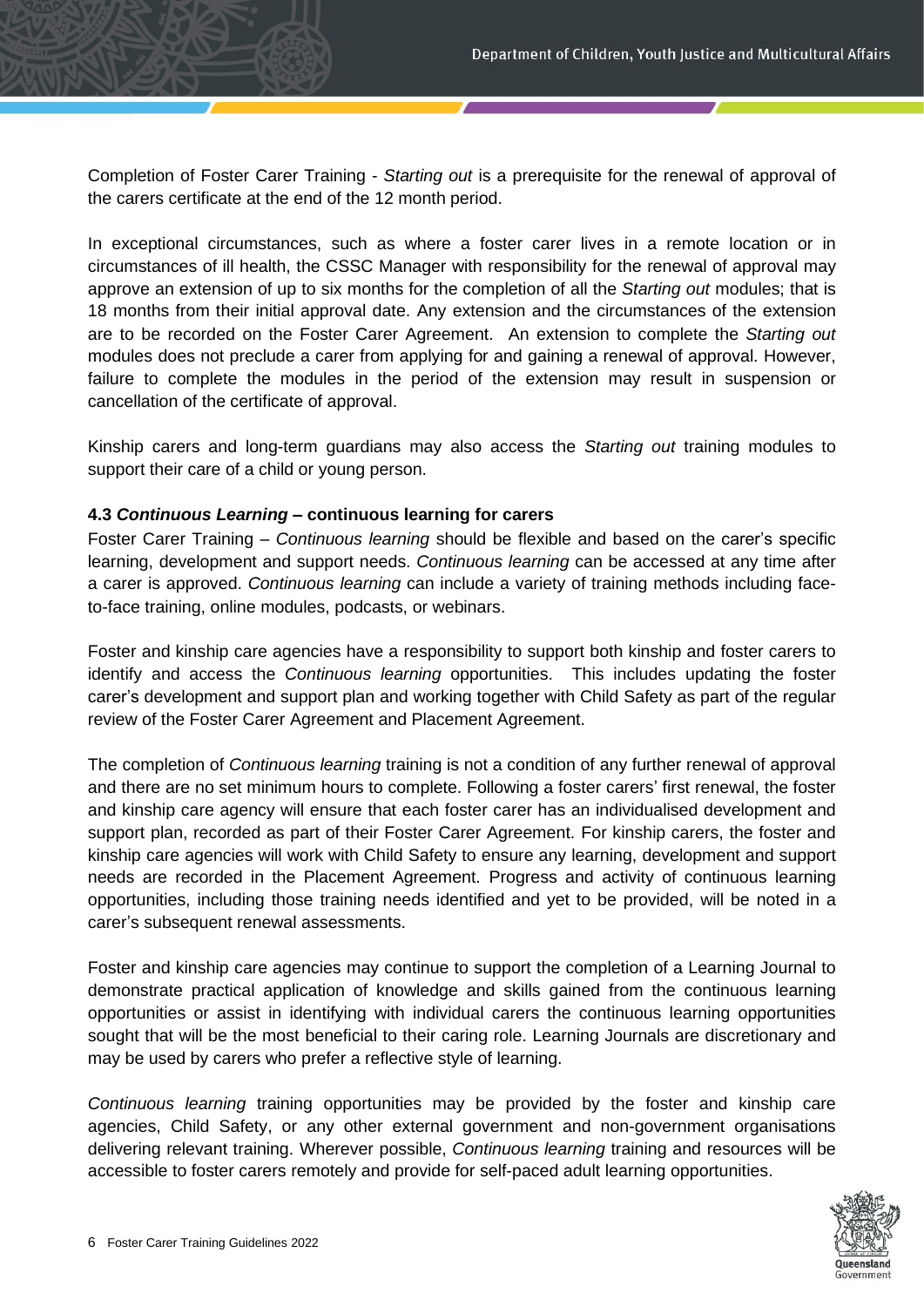While suggested content relevant to the continuous training needs of approved carer can be found at [https://www.cyjma.qld.gov.au/foster-kinship-care/training/foster-carer-training,](https://www.cyjma.qld.gov.au/foster-kinship-care/training/foster-carer-training) agencies are encouraged to develop resources as required and source opportunities relevant to the carers they are supporting. All resources developed need to align with departmental policies and procedures to ensure accuracy and consistency in the messages provided to carers.

## <span id="page-6-0"></span>**4.4 Exceptional Circumstances preventing the completion of training**

In exceptional circumstances, such as where a foster carer lives in a remote location or in circumstances of ill health, the CSSC Manager with responsibility for the renewal of approval may approve an extension of up to six months for the completion mandatory training requirements.

Any extension and the circumstances of the extension are to be recorded on the Foster Carer Agreement and a condition on a carer's approval. An extension to complete mandatory training modules does not preclude a carer from applying for and gaining a renewal of approval, subject to conditions being attached.

Occasionally, exceptional circumstances may exist for a foster carer where one partner is absent from the household for significant periods of time due to a genuine work commitment. This applies to people who reside together where one partner is employed in the defence forces or mining industry and stationed overseas for a minimum period of six months, or where one partner's work location is based interstate or overseas. In this situation, the CSSC Manager has the discretion to approve both carer applicants with the condition the carer's partner complete training when their circumstances change. Where this is not a viable option, the manager may, as a last resort, waive the requirement that the partner completes the training. Training requirements may only be waived where flexible delivery, including one-to-one delivery, is not possible.

In exceptional circumstances, where the requirement for a foster carer to complete the mandatory training has been waived, the carer's foster carer agreement will be updated to reflect how the carer's development, learning and support needs will be met.

# <span id="page-6-1"></span>**5. Delivery Requirements for Foster Carer Training**

Face-to-face group delivery of training is the preferred method for providing *Getting ready to start* training as it allows for the interactive delivery of the content, establishes relationships between foster carers and models the partnerships that are required between Child Safety staff, foster and kinship carer agency staff and foster carers. A mix of both face-to-face group delivery and online learning for *Starting out* training is encouraged.

Best practice for delivering foster carer training includes jointly facilitated training between foster and kinship care agencies, child safety and foster carers to ensure prospective and approved foster carers are provided with a comprehensive overview of the foster carer role.

## <span id="page-6-2"></span>**5.1 The training team**

For the delivery of the *Getting ready to start* or *Starting out* modules, the training team should include the roles listed below.

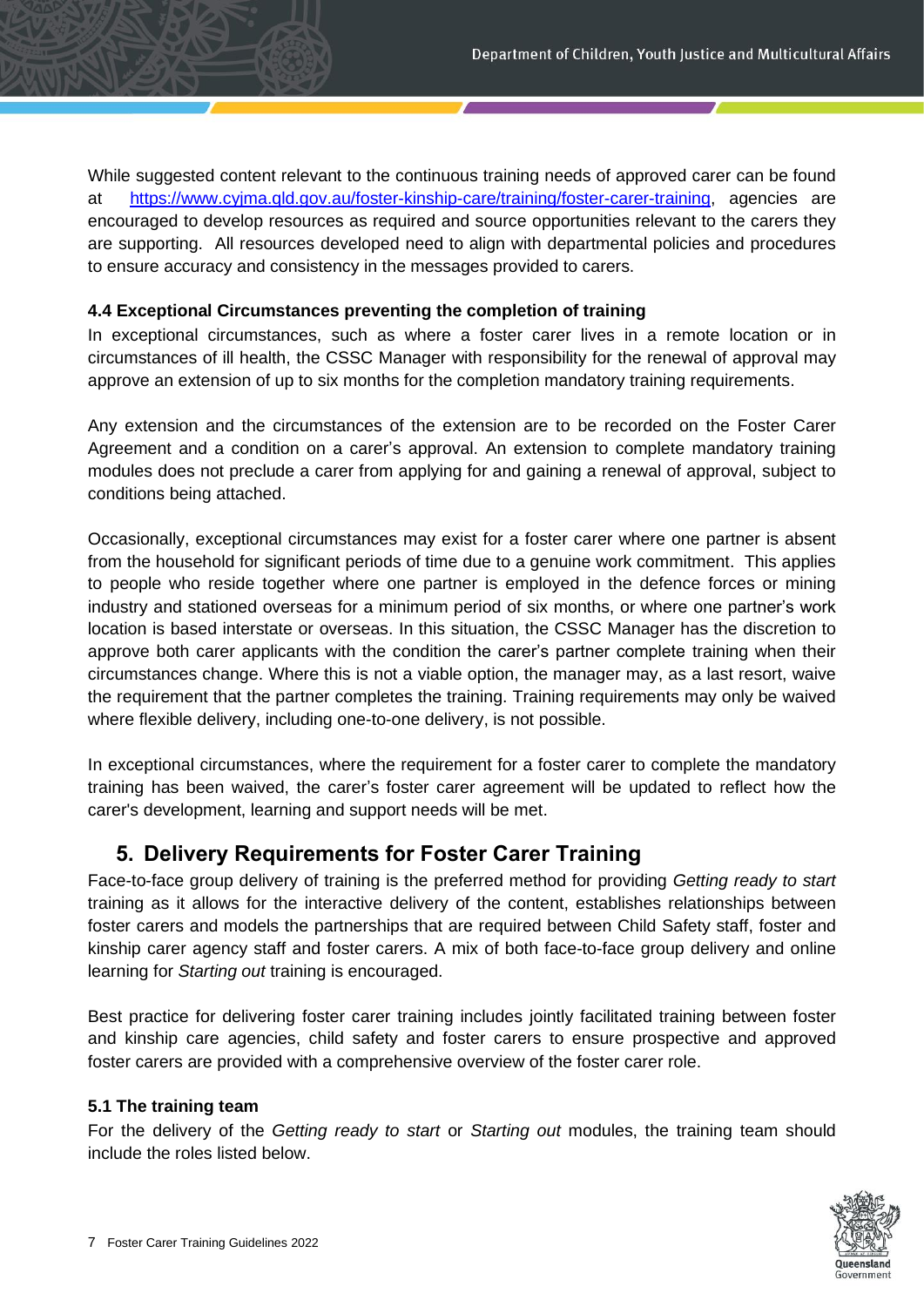- A Key trainer, who is a foster and kinship care agency staff member, or a trainer contracted by a foster and kinship care agency<sup>1</sup>.
- Where available, co-facilitators to jointly facilitate with the key trainer, co-facilitators may include but are not limited to:
	- o an experienced child safety practitioner (may include a child safety officer, team leader or senior practitioner)
	- o an experienced foster carer
	- o a foster and kinship care staff member from another agency.
- Where a foster carer is not able to be a co-facilitator, it is highly recommended that a foster carer should attend, as guest speakers to share their experience
- other guest speakers may include but are not limited to:
	- o young people in care or who have exited care
	- o parents of children in care
	- o Aboriginal and/or Torres Strait Islander elders or community members
	- $\circ$  Staff members from peak organisations such as CREATE, Peakcare Inc, the Queensland Aboriginal and Torres Strait Islander Child Protection Peak, and Queensland Foster and Kinship Care.

It is acknowledged that there are circumstances that may prevent foster carers participating as either facilitators or guest speakers such as rural and remote locations or the availability of carers. In these circumstances, the use of pre-recorded content featuring carers discussing their experiences may also be used to support the training delivery.

To ensure that foster carers are available to co-facilitate training or participate as guest speakers it is recommended that foster and kinship care agencies actively work to identify and support foster carers to deliver training on a planned basis. For example, where carers express an interest in participating in delivering training, this should be recorded as part of the carer's development and support plan in the Foster Carer Agreement outlining the supports required by carers to develop skills in this area and how they will be met.

## <span id="page-7-0"></span>**5.2 Determining suitability of experience and qualifications**

The foster and kinship care service is responsible for ensuring that the key trainer is both suitable and had the necessary qualifications and/or experience to adequately deliver foster carer training. In deciding whether the trainer has suitable qualifications, licensed foster and kinship care services may consider the following:

- individual's prior training and assessment experience
- qualifications in facilitating training
- relevant experience and/or qualifications in child protection

Where training is delivered jointly with another foster and kinship care agency, the responsibility will be a joint decision and agreement from all agencies involved will be recorded.

<sup>1</sup> Please refer to the *[Service Agreement -](https://www.hpw.qld.gov.au/__data/assets/pdf_file/0006/4020/updateserviceagreementstandardterms.pdf) Standard Terms*, section *22. Subcontracting*, for more information on the contractual obligations when subcontracting training.

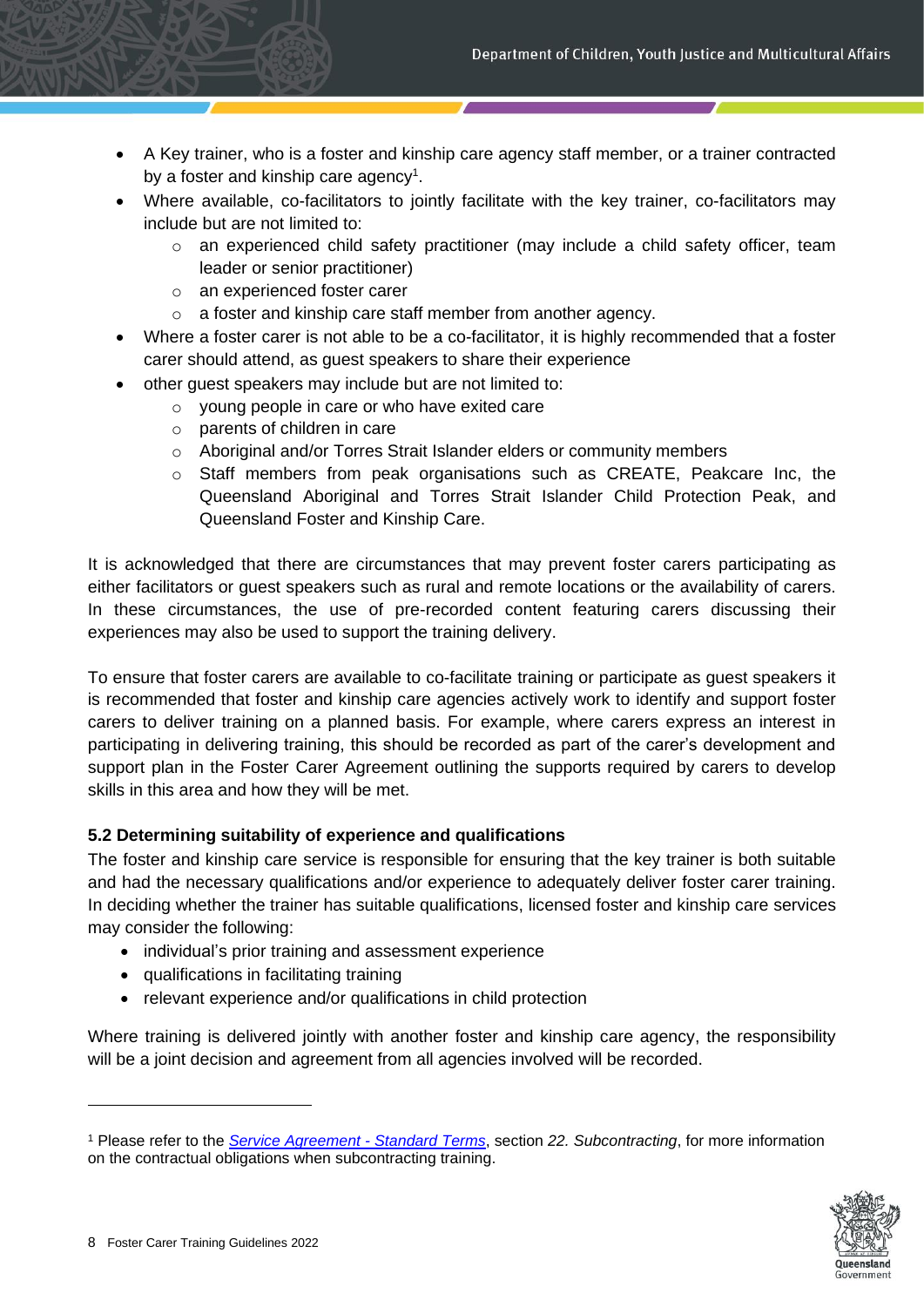The key trainer is responsible for determining the suitability of the foster carer to co-facilitate and may consider the following when determining the foster carer's suitability:

- the number of vears the foster carer has been caring
- the number of children the carer has cared for as well as the children's complexity of need
- relevant experience and/or qualifications in child protection
- experience and/or qualifications in delivering training
- supports provided to the carer to develop their skills in training as part of their development and support plan.

#### <span id="page-8-0"></span>**5.3 Record keeping**

The foster and kinship care services will keep a record of staff suitable to key trainers and key training actives they each undertake.

The key trainer must ensure that all relevant documents associated with the administration of Foster Carer Training are completed. This includes the:

- record of attendance
- assessments
- copies of certificates, which are to be maintained on the participant's file and provided to your local child safety placement services unit for their information and record.

It is also the responsibility of the key trainer to maintain information in relation to the *Getting ready to start* and *Starting out* training modules delivered, locations and number of participants for regional planning and monitoring and reporting purposes.

#### <span id="page-8-1"></span>**5.4 Costs**

All costs associated with the delivery of training to prospective and approved carers is included in Placement Services funding contracts with foster and kinship care agencies and will be met by the agencies responsible for delivering the training.

Where training is delivered jointly with another foster and kinship care agency, the costs associated with delivering the training will be negotiated by the agencies.

#### <span id="page-8-2"></span>**5.5 Reimbursement to foster carers and other guest speakers**

Foster carers and other community members of the training team assisting as co-facilitators or guest speakers should be acknowledged and reimbursed for their time. The reimbursement should be determined and met by the foster and kinship care agency responsible for delivering the training and may consider the following:

- the individual's experience and/or qualifications in delivering training
- the individual's experience and knowledge of their role
- the amount of time spent by the individual in both the preparation and facilitation of training
- the financial outlay incurred such as babysitting, travel, stationary and other relevant costs
- whether there are local community protocols or guidelines outlining recommended reimbursement fees

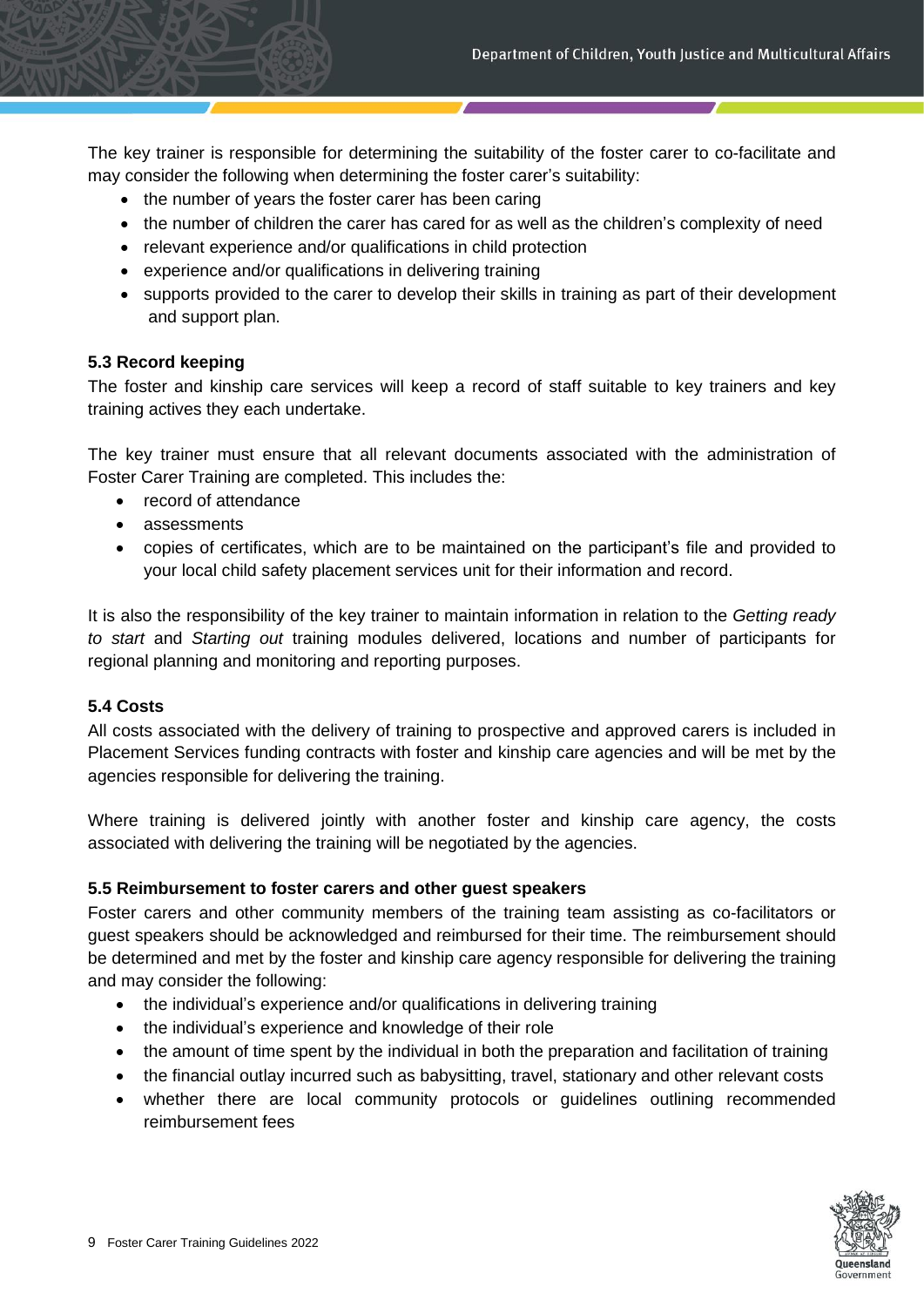## <span id="page-9-0"></span>**5.6 Reimbursement to participants attending training**

Participants undertaking *Getting ready to start* training will not be reimbursed for any costs incurred. Participants who are approved foster or kinship carers who attend the *Starting out* and/or approved *Continuous learning* training modules may claim costs for childcare and travel from Child Safety as per Child Safety's *[Child related](https://www.cyjma.qld.gov.au/resources/dcsyw/foster-kinship-care/child-related-costs-645.pdf) costs (645-1)* policy and *[Child related costs –](https://www.cyjma.qld.gov.au/resources/dcsyw/foster-kinship-care/crc-carer-support-645-5.pdf) carer [support procedure \(645.5-2\)](https://www.cyjma.qld.gov.au/resources/dcsyw/foster-kinship-care/crc-carer-support-645-5.pdf)*. Where required foster and kinship care agencies will support the carer to make claims for eligible reimbursement.

# <span id="page-9-1"></span>**6. Roles and responsibilities**

Foster and kinship care agencies are responsible for coordinating, planning and delivering mandatory carer training (*Getting ready to start* and *Starting out*) for carers and prospective carers attached to their agency. Planning needs to ensure available training opportunities for potential carers are made available in a timely way and reduce delays in suitable foster carer applicants being approved. Planning needs to also ensure approved carers can complete all starting out modules within their first 12 months of approval.

Foster and kinship care agencies are responsible for sourcing, developing and providing continuous learning training opportunities for carer they support.

Where possible, foster and kinship care agencies are also responsible for promoting and sharing their training calendars and or resources within their regions to ensure training is locally coordinated and carers have timely access to training across the region. Foster and kinship care agencies are also encouraged to share their training calendars with Queensland Foster and Kinship Care where possible.

At a state level, foster and kinship carer agencies, Child Safety and Queensland Foster and Kinship Care will work together to identify and promote state-wide learning and development opportunities for carers as part of the *Continuous learning.*

Child Safety is responsible for publishing and updating training content and supporting resources for mandatory training under

- *Getting ready to start* induction and assessment
- *Starting out* 1st year of care

Child Safety will also share *Continuous learning* training resources and opportunities for agencies when available.

Child Safety will update foster and kinship care agencies on changes to training resources through the *Family Based Care Strategic Implementation Group* and publish resources at [https://www.cyjma.qld.gov.au/foster-kinship-care/training/foster-carer-training.](https://www.cyjma.qld.gov.au/foster-kinship-care/training/foster-carer-training)

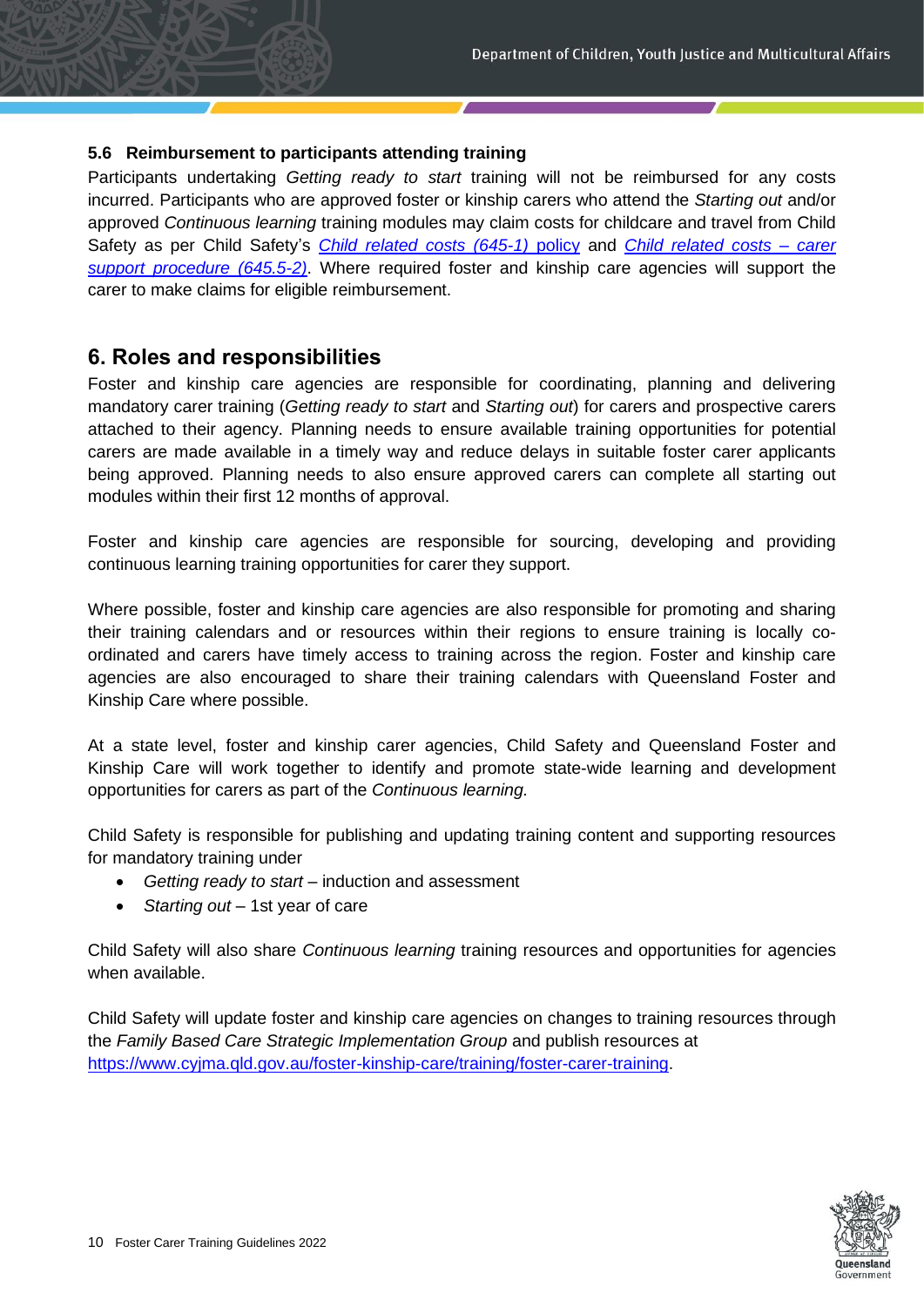# <span id="page-10-0"></span>**7. Recognition of prior learning**

Recognition of prior learning will be given to foster care applicants who have previously completed relevant mandatory foster carer training in Queensland.

Recognition of prior learning can be provided for all or part of *Getting ready to start and Starting out* training by a:

- foster carer assessor, where a returning Queensland carer applicant's response and level of knowledge can evidence competency as part of the assessment, *or*
- key trainer, where an applicant can submit relevant documentation to the key trainer, including completed work sheets for the key trainer to assess competency. Information on statutory requirements in Queensland can be flexibly provided on a one-to-one basis.

If there is an interruption to an individual's progression through *Getting ready to start* training, there can be recognition of prior learning, provided the individual is assessed as having achieved competency in the modules previously completed.

Recognition of prior learning should consider whether there has been significant legislative, policy or practice changes which impact the role of the carer, which cannot be flexibly provided on a oneone basis

Where returning Queensland carers have not completed the Hope and Healing trauma informed training, they will need to complete the training as part of their mandatory requirements for approval as a foster carer. The training would be a requirement during a carer's first year of approval upon return.

Recognition of prior learning for a previous interstate foster carer can be provided for part of *Getting ready to start* and *Starting out* training by a:

• key trainer, where an applicant can submit relevant documentation to the key trainer, including completed work sheets for the key trainer to assess competency. Information on statutory requirements in Queensland can be flexibly provided on a one-to-one basis.

# <span id="page-10-1"></span>**8. Evaluation of Foster Carer Training**

Where evaluation forms are provided the completed forms should be held in the trainer's workplace for use in any trainer or training material review. Feedback and or amendments proposed as a result of participant feedback can be sent to:

## [familybasedcarerandsupportmaibox@cyjma.qld.gov](mailto:familybasedcarerandsupportmaibox@cyjma.qld.gov)

The content and structure of Foster Carer training will be periodically reviewed and updated based on changes to legislation, policy and practice as well as feedback received. Updates are subject to Child Safety approval processes.

To ensure program integrity and enable an accurate evaluation of the Foster Carer training for *Getting ready to start* and *Starting out* modules the content should not be amended or changed.